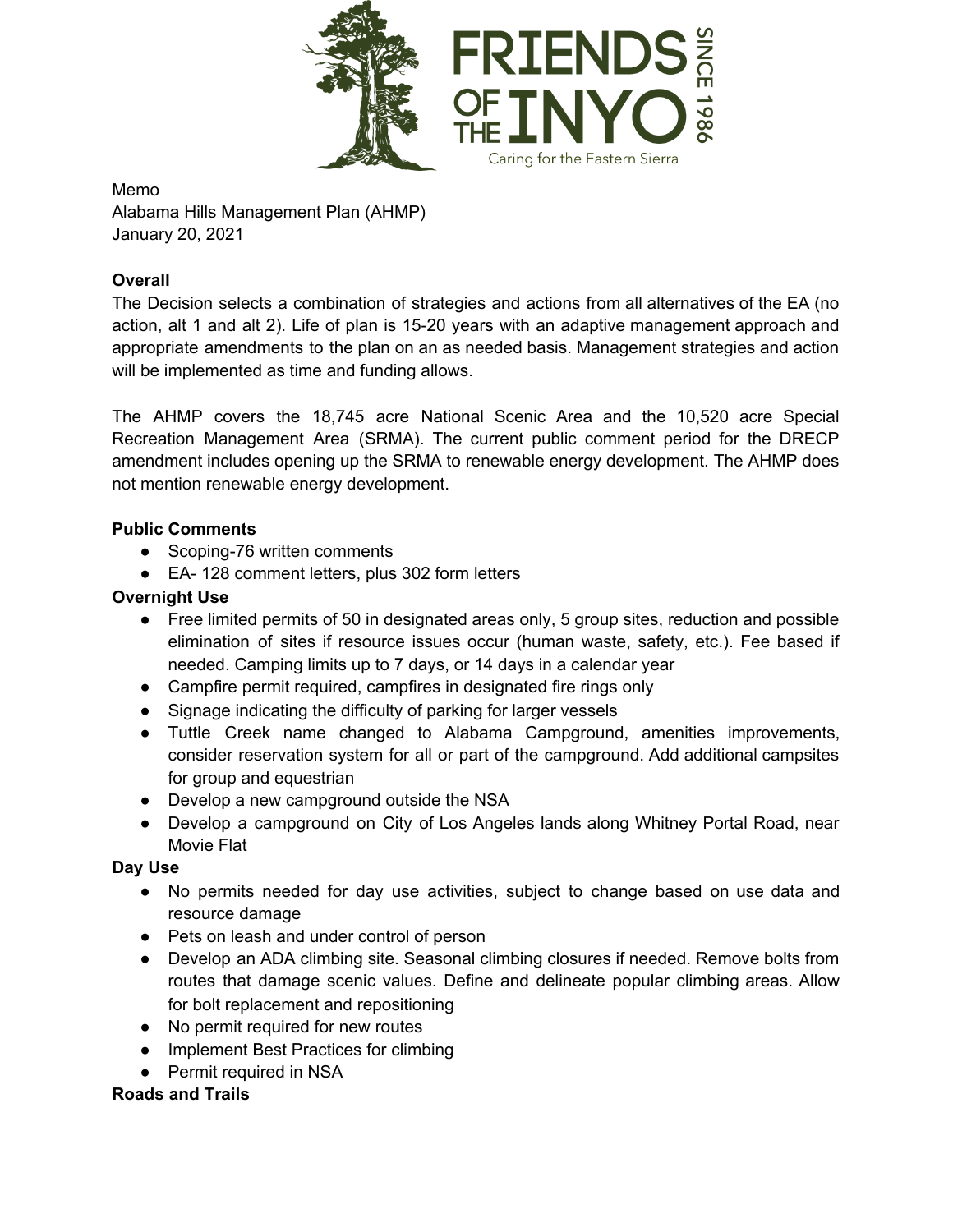- 95 miles of designated routes, 15 miles non-motorized, pedestrian only on Arch trail. Development of new routes may occur to improve visitor experience and reduce resource damage
- Travel management- designated Limited Use Area
- Convert 5 miles of routes to one-way
- Convert 4 miles of routes to non-motorized
- Close up to 5 miles of routes
- E-bikes only on motorized routes
- Create interp walk at movie rd. south entrance kiosk

#### **Facilities**

- Require use of toilets or appropriate pack it out
- Temporary toilets with visual screening to determine the best location and then once decided, install up to 3 permanent toilets within the plan area. Supplement with portables as needed
- Improve picnic area and install toilets and trash/recycling at AHs information station
- Install toilet, trash and recycling receptacles, and information kiosks on the corner of Whitney Portal Road and Movie Road (requires LADWP coordination)

#### **Parking**

● Allow for day use parking on disturbed areas, 25 pull outs on narrow roads. Install infrastructure to limit expansion of parking areas

#### **Signage**

- Add large NSA sign at south and north entrances
- Add intep panels and kiosks at multiple locations and entrances

#### **Wildlife**

- Wildlife resistant trash, recycling, food storage lockers at Tuttle creek. Any new facilities will be wildlife resistant
- *No requirements for permit semi-primitive camping*

#### **Inventory and Monitoring**

- Use patrols and traffic counters to collect visitor use data
- Monitor human waste and trash and address accordingly, installing up to 2 additional toilets, trash, etc if needed bringing total to 5
- Evaluate traffic use and road conditions

# **Special Use Permits**

- $\bullet$  First come first serve, then move to lottery system with capped #
- Issue only one SUP per day per site, maximum # of participants varies based on location (i.e. shark fin 10 users)
- No cross country travel permitted
- Max # of vehicles on a case by case basis
- Priority given for camping permits to SUP holders

#### **Scenic Values**

- No scenic byway
- Manage to meet VRM class II objectives
- Enforcement of VRM at key observation points only
- Temp project may exceed VRM standards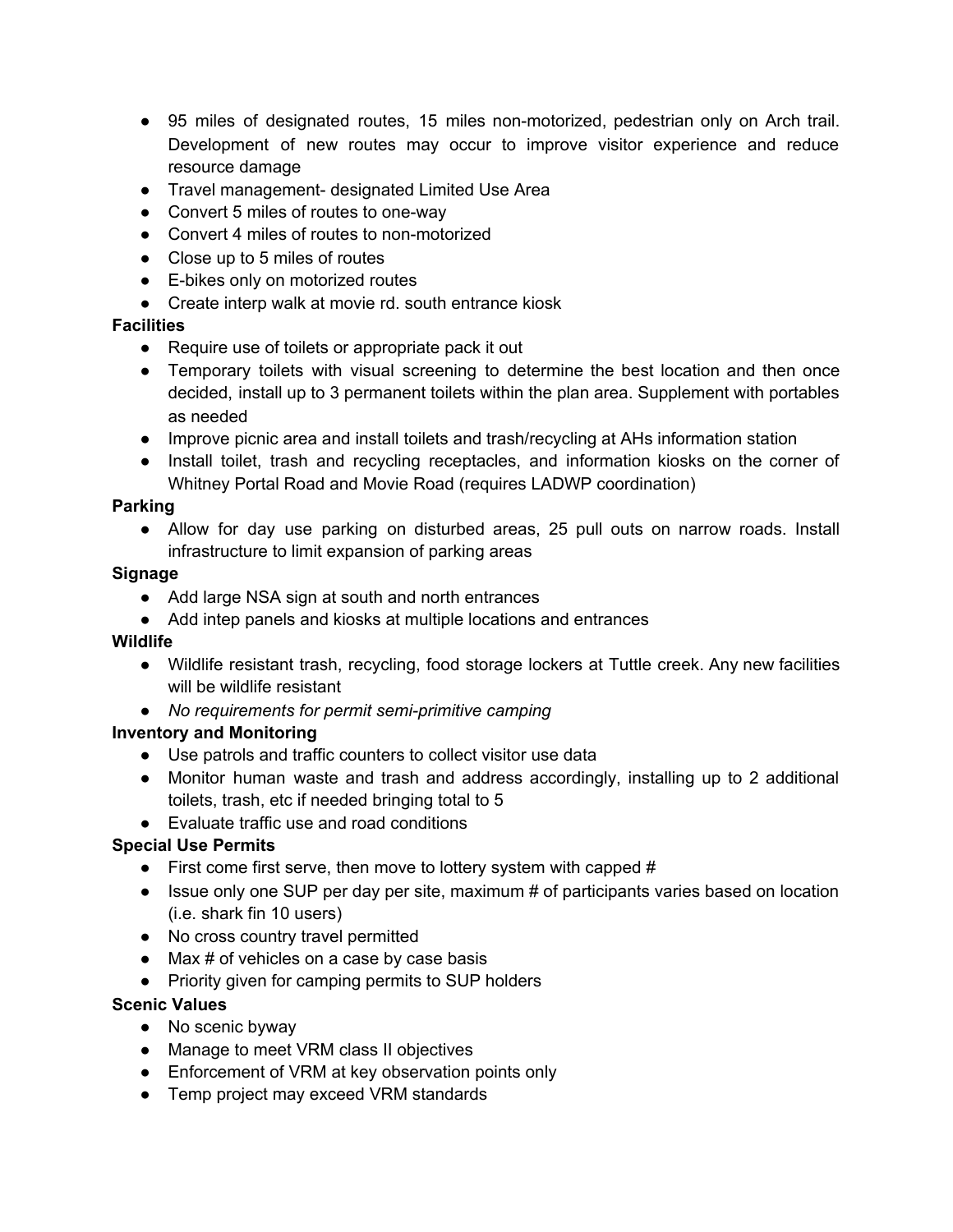- Update VRI, establish a schedule to keep VRI current
- Dark Sky guidance and monitoring

#### **Geological and Mining**

- Casual use mining only on active mining claims in NSA, casual use mining allowed outside NSA
- Manage Alabama Gulch Claim as a recreational prospecting area open to public
- Personal surface rock collection allowed, scientific rock coring or drilling by permit only
- Notify claim holders of mineral withdrawal in NSA
- Initiate mineral examinations and validity as funding allows
- Access and prioritize mitigation of abandoned mine sites.
- Mineral collection can occur outside the NSA

#### **Cultural**

- Status quo with Bishop RMP
- Provide assistance to LPPST trust land parcel to protect cultural resources
- Develop co-management agreements with LPPST for shared stewardship and mgmt actions
- Develop and implement a site steward program
- Analyses of sites for listing on NRHP

## **Historic**

- Status quo with Bishop RMP
- Evaluate HRHP eligibility in the Chicken Ranch vicinity
- Document historic trail east of chicken ranch, treat invasive plants in the area
- Remove modern trash in historic area
- Stabilize yellow sky arrasta, protect the structure from vandalism and vehicular traffic
- Document LADWP storage bunkers that are now part of BLM lands. protect from damage
- Interp signage at Gunga Din bridge site
- Survey and document other historic structures in the planning area
- Inventory historic film sites

#### **Plants**

- Status quo with Bishop RMP and 2015 EA for plants
- Treat non-native plant species
- Locate and eradicate invasives where there are small and manageable
- Rapid response to Tamarisk and Russian Thistle and other invasives not identified in 2015 EA

#### **Wildlife**

- Repair, maintain or remove Movie Flat Spring box to restore water flow and function for habitat
- Complete raptor, breeding bird and spring snail surveys and create an updated inventory of species in the planning area
- Evaluate distribution of Mohave Ground Squirrel every 5 years, if occupied implement CMAs in accordance with DRECP
- Implement habitat improvement projects for a variety of wildlife species

# **Fuels and Fire**